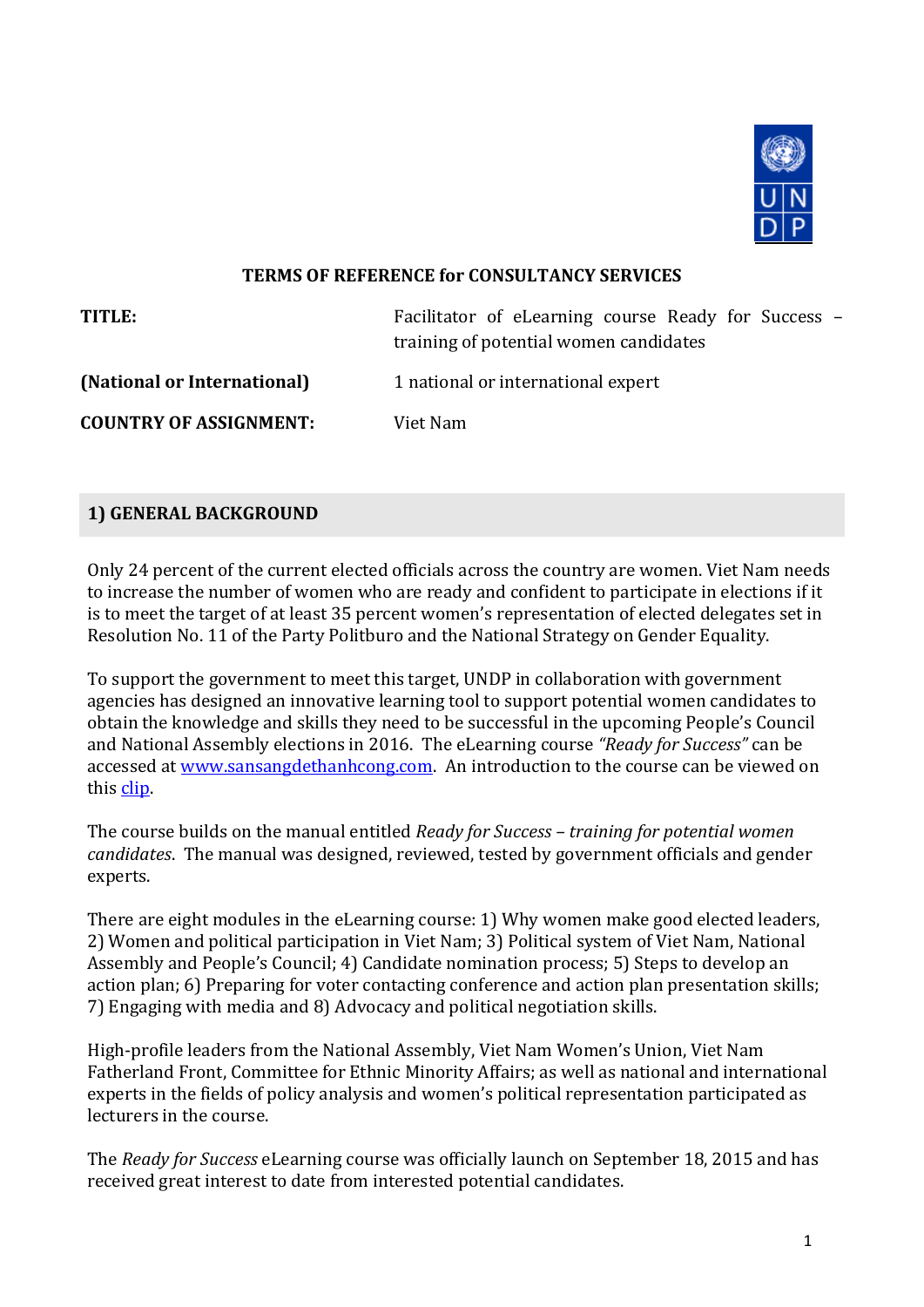# **2) OBJECTIVES OF THE ASSIGNMENT**

UNDP seeks to hire a consultant to help facilitate the eLearning course.

#### **1. Increase completion rate of the eLearning course**

**-** to encourage women to complete all eight modules and to receive the final course certificate

#### **2. Facilitate open and informative discussion of students**

- **-** to pose a minimum of 3 questions per module to start a discussion and to illicit opinions and ideas of students
- **-** through the discussion forum, encourage students to pose questions on the content of each module
- **-** to respond with informed answers to students

#### **3. Provide feedback on assignments**

**-** to provide constructive feedback to students in a manner that increases confidence and motivation

# **4. Certificate**

**-** to inform project staff when student completes course and can receive final course certificate

# **5. Monitor and evaluate progress of students and success of the course**

- **-** attend weekly meeting on progress of eLearning course at project office
- **-** to provide the project a twice monthly report of different benchmarks of the progression of the course
- **-** to advise the project on necessary revisions and improvements to the course based on student feedback in a timely manner
- **-** if necessary, to support the project in the upgrades of the course

# **3) SCOPE OF WORK**

In this context, UNDP wishes to commission, on behalf of the Vietnamese Ministry of Foreign Affairs (MOFA), a consultant to support the facilitation of the eLearning course from October 2015 to July 2016.

# **4) DURATION OF ASSIGNMENT, DUTY STATION AND EXPECTED PLACES OF TRAVEL**

This assignment will start at the end of October 2015 and is expected to be completed by July 30th 2016.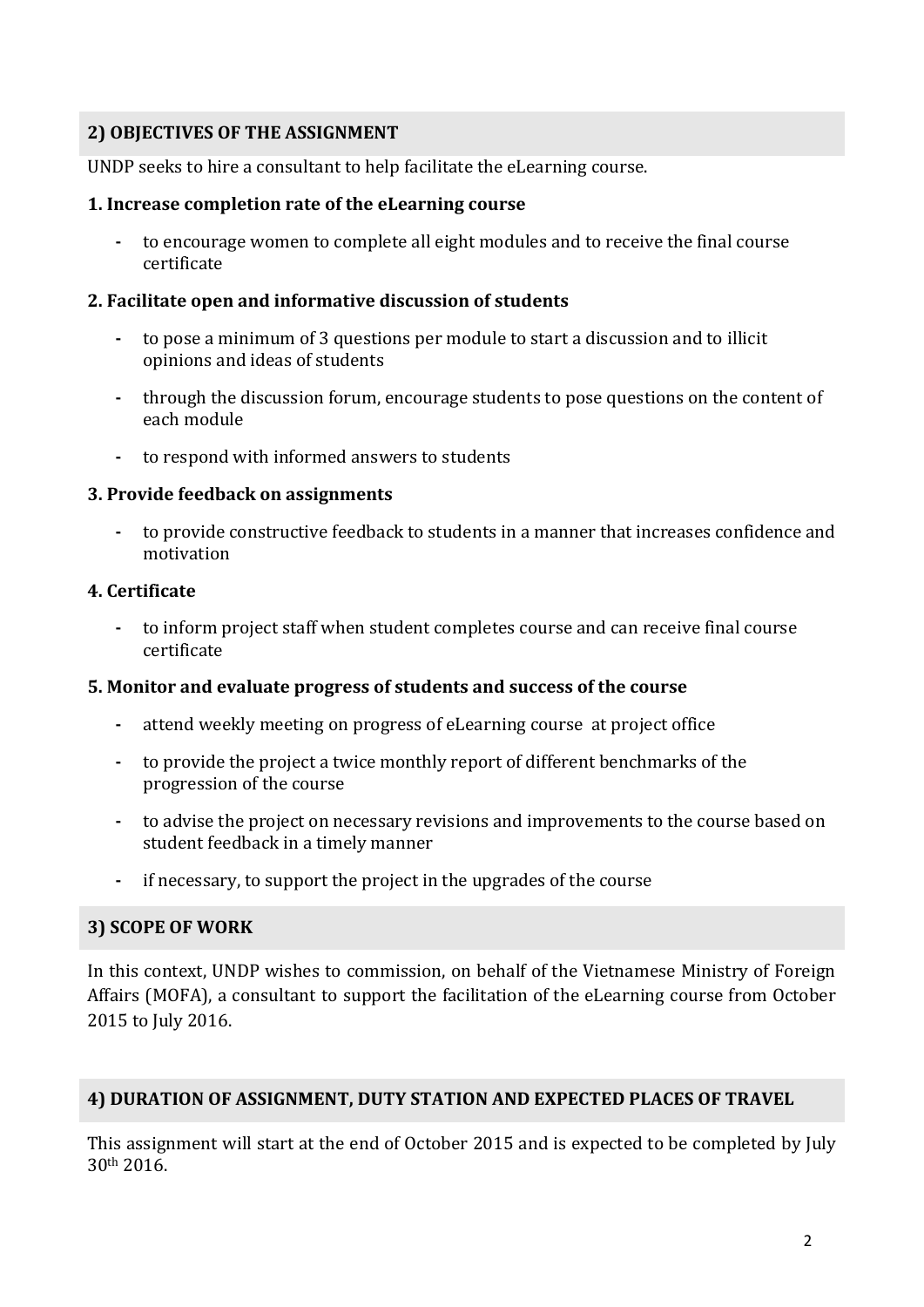# **5) FINAL PRODUCTS**

This assignment will have expected outputs and outcomes for each activity area.

# **1. Increase completion rate of the eLearning course**

#### *Output*

**-** innovative and encouraging messages to motivate women to complete all eight modules and to receive the final course certificate

# *Outcome*

**-** *85% of women students complete all 8 modules and complete the full course*

#### **2. Facilitate open and informative discussion of students**

- **-** a minimum of 3 questions per module posed in the discussion forum
- **-** informed responses to all questions posed by students. Answers are provided within 24 hours of question being posed

#### *Outcome*

**-** *a minimum of 50% to encourage students to pose questions*

# **3. Provide feedback on assignments**

**Output** 

**-** Regular constructive feedback to students in a manner that increases confidence and motivation. Feedback is provided within 48 hours of assignment being submitted.

# *Outcome*

**-** *Students express that they learn from the feedback provided on the assignment*

# **4. Certificate and final letter**

**-** personalized letter for each student upon completion of the course including overall feedback on quizzes, assignments and course discussion and encouragement for becoming a candidate and leader. This letter will accompany the certificate.

# 5. **Monitor and evaluate progress of students and success of the course**

- **-** twice monthly report in English of different benchmarks of the progression of the course
- **-** written advise the project office on necessary revisions and improvements to the course based on student feedback
- **-** final evaluation report of the eLearning course by July 30th 2016

The consultant is expected to submit a final report of the training including the participants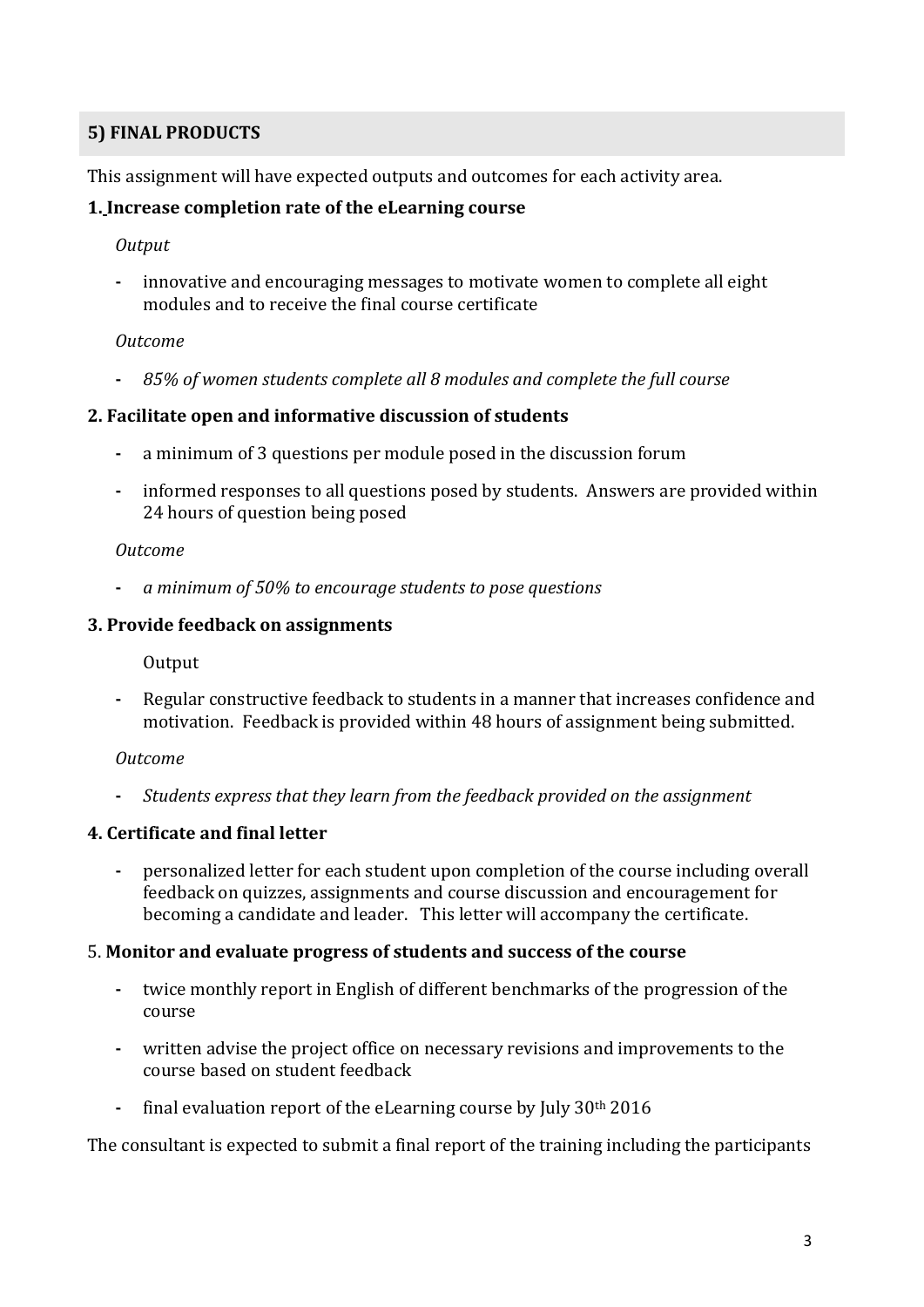list, summary of evaluations, analysis of quiz and assignment results.

# **6) PROVISION OF MONITORING AND PROGRESS CONTROLS**

The consultant contracted to conduct this training will report to the Technical Advisor of the Women's Leadership Project on all aspects relating to the implementation of course facilitation, except for those relating to the administration and payment of the contract. These will be managed directly by the Women's Leadership Project office.

The consultant will keep the Technical Advisor informed of progress made and any issues raised by students regarding the course.

| Finalized discussion questions for<br>each module (a minimum of 3<br>thought provoking and discussion<br>provoking questions per module | Submit by October 30, 2015                       |
|-----------------------------------------------------------------------------------------------------------------------------------------|--------------------------------------------------|
| Progress report                                                                                                                         | Second Thursday and final Thursday of each month |
| Weekly meetings                                                                                                                         | Monday morning weekly                            |
| Final report (summary of all<br>evaluations, reach of eLearning,)                                                                       | July $30th$ , 2016                               |

*\*\*note that all communication and reporting is done in English with the Women's Leadership project office and in Vietnamese with the students*

# **7) DEGREE OF EXPERTISE AND QUALIFICATIONS**

# *Required qualifications*

- Advanced degree in political science, gender and development, communication and/or sociology;
- At least 10 years of professional experience conducting trainings in the area of gender and politics;
- Past experience delivering women candidate training in Viet Nam desirable
- Proven expertise in course facilitation especially in facilitation student discussion;
- Expert in public speaking, speech writing and communication
- Proven expertise in designing interactive, participatory training sessions
- Knowledge of current affairs and political and economics situation in Vietnam;
- Experience facilitating an eLearning course highly desirable.
- Proven ability to write clear, jargon-free Vietnamese and English.
- Ability to translate professionally and quickly between Vietnamese and English